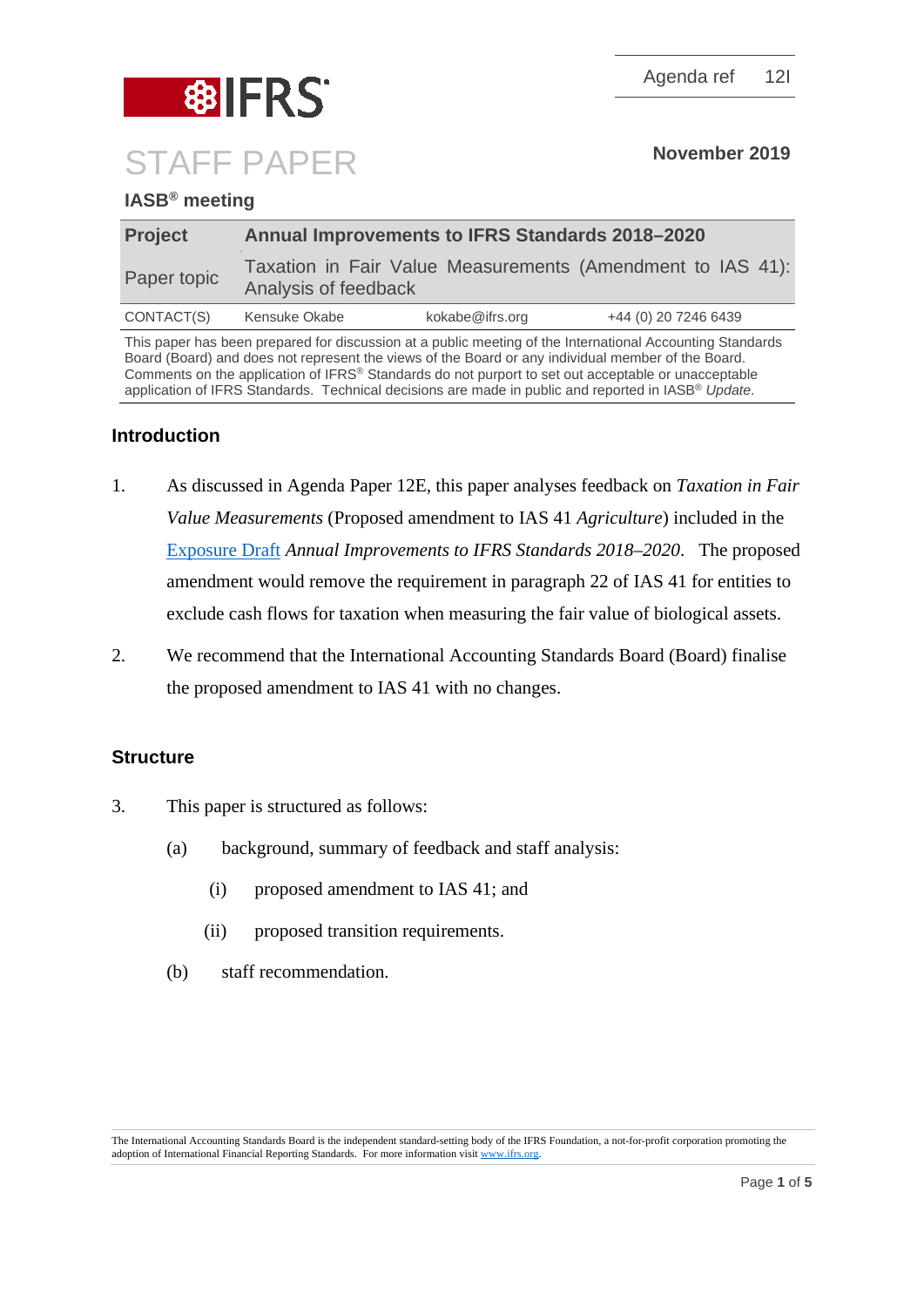## **Background, summary of feedback and staff analysis**

#### *Proposed amendment to IAS 41*

#### *Background*

4. Paragraph 22 of IAS 41 states (emphasis added):

An entity does not include any cash flows for financing the assets, *taxation*, or re-establishing [biological](https://eifrs.ifrs.org/eifrs/ViewContent?collection=2019_Issued_Standards&fn=IAS41_TI0002.html&scrollTo=IAS41_5__IAS41_P0108)  [assets](https://eifrs.ifrs.org/eifrs/ViewContent?collection=2019_Issued_Standards&fn=IAS41_TI0002.html&scrollTo=IAS41_5__IAS41_P0108) after [harvest](https://eifrs.ifrs.org/eifrs/ViewContent?collection=2019_Issued_Standards&fn=IAS41_TI0002.html&scrollTo=IAS41_5__IAS41_P0114) (for example, the cost of replanting trees in a plantation forest after harvest).

- 5. In May 2008 the Board amended IAS 41 to remove the requirement for entities to use a pre-tax rate to discount cash flows when measuring fair value. Paragraph BC6 of IAS 41 explains that the Board did so on the grounds that a willing buyer would factor into the amount that it would be willing to pay to acquire an asset all incremental cash flows that would benefit the buyer, including expected income tax payments. Nonetheless, at that time the Board did not amend paragraph 22 of IAS 41 to delete the reference to cash flows for taxation. Consequently, when measuring fair value IAS 41 requires an entity to use pre-tax cash flows but does not require the use of a pre-tax rate to discount those cash flows.
- 6. The Exposure Draft proposed to delete the reference to cash flows for taxation in paragraph 22 of IAS 41. Paragraph BC2 of the proposed amendment explains the Board's reasons for the amendment:

<span id="page-1-0"></span>… This is because:

(a) such an amendment would align the requirements in IAS 41 on fair value measurement with those in IFRS 13 *Fair Value Measurement*. IFRS 13 neither prescribes the use of a single present value technique nor limits the use of present value techniques to measure fair value to only those discussed in that Standard. However, when using a present value technique paragraph B14 of IFRS 13 requires assumptions about cash flows and discount rates to be internally consistent. Depending on the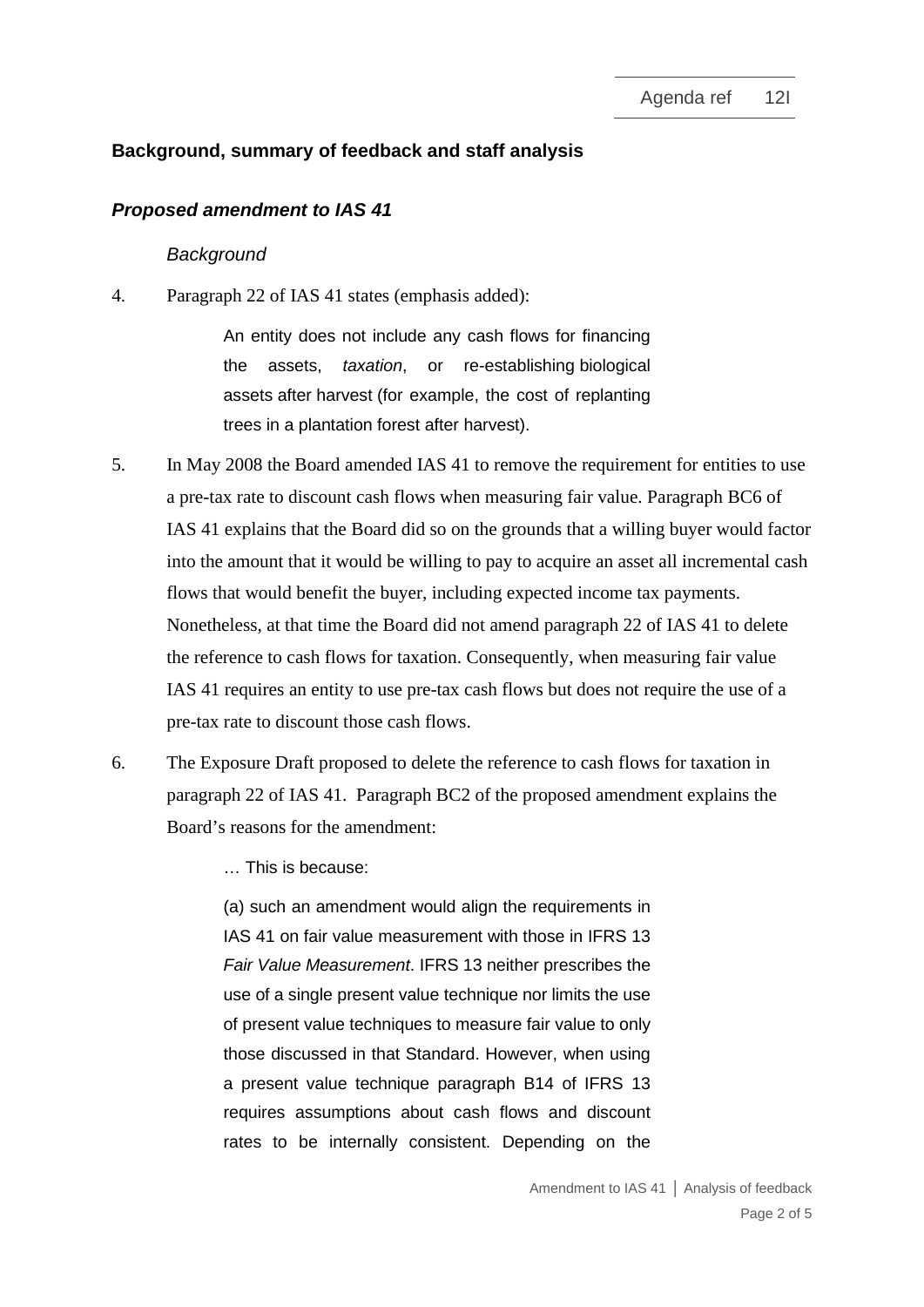particular facts and circumstances, applying IFRS 13, an entity applying a present value technique might measure fair value by discounting after-tax cash flows (using an after-tax discount rate) or pre-tax cash flows (at a rate consistent with those cash flows).

(b) it would appear the Board's intention in amending IAS 41 in 2008 was to permit entities to include tax cash flows in measuring fair value. Removing 'taxation' from paragraph 22 would be consistent with that intent.

## *Summary of feedback*

- 7. Forty-three respondents comment on the proposed amendment to IAS 41, of which 42 explicitly agree with the proposed amendment for the reasons explained in paragraph BC2 (see paragraph [6](#page-1-0) above). The Arista Global Group says in some jurisdictions it is important to use after-tax cash flows in measuring fair value—the amendment, if finalised, would allow entities to do so. Ernst & Young says the explanation of the Board's rationale in paragraphs BC1–BC2 of the proposed amendment is helpful—it recommends including these paragraphs in the Basis for Conclusions on the final amendment.
- 8. The Dutch Accounting Standards Board (DASB) suggests reviewing more broadly the requirements in IAS 41 on fair value measurements (paragraphs 16–25 of IAS 41). The DASB says these requirements could be confusing or contradictory in the light of the requirements in IFRS 13.
- 9. The South African Institute of Chartered Accountants, while agreeing with the proposed amendment, says the Board should also consider removing the requirement to exclude cash flows from taxation when measuring fair value in other IFRS Standards. However, it has not identified examples of such a requirement.

## *Staff analysis*

10. When the Board published IFRS 13, it reviewed the requirements in IAS 41 relating to fair value measurement and made any necessary amendments to IAS 41. Other than the matter being addressed through this proposed amendment, we are unaware of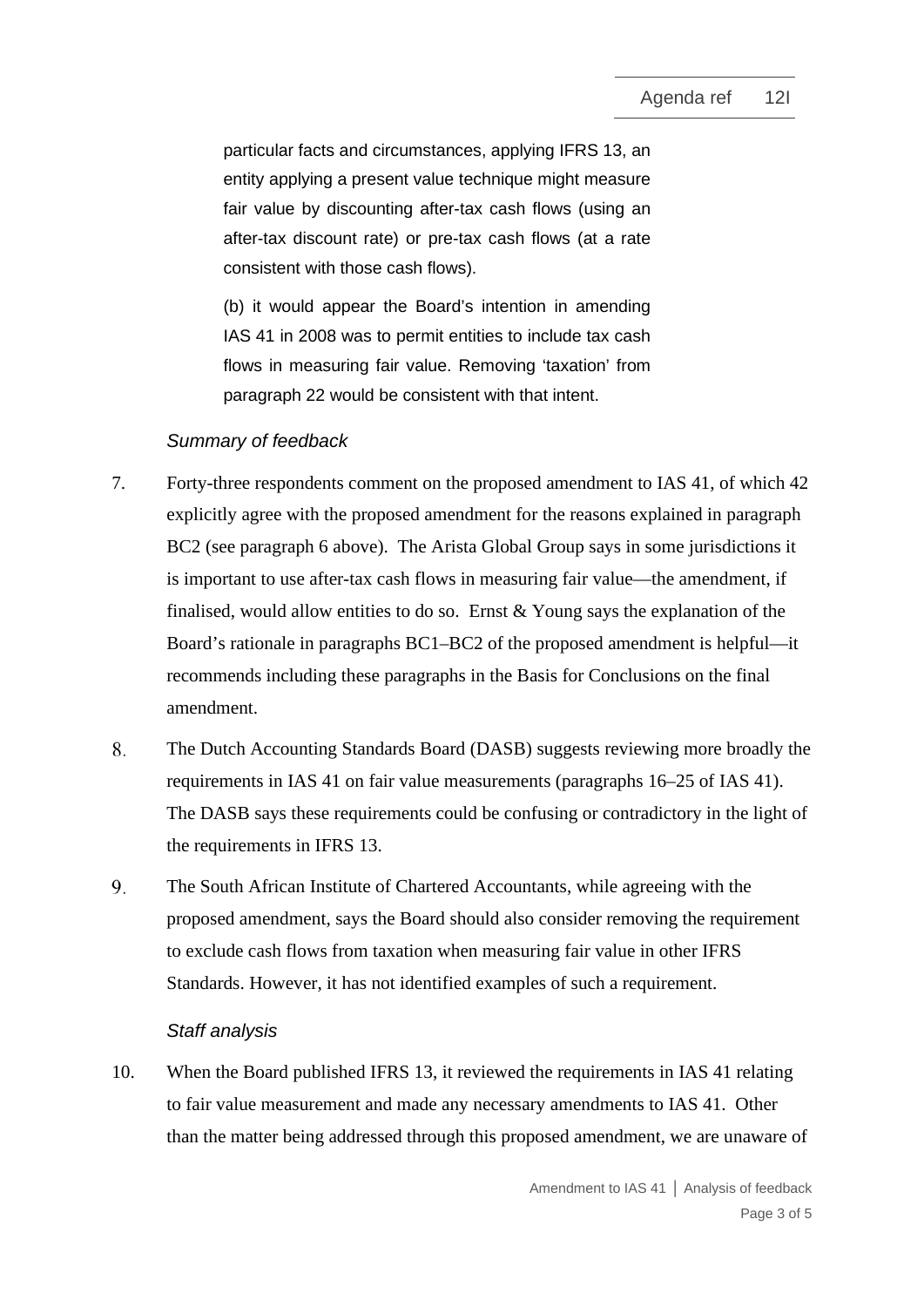any other requirements in IAS 41 and IFRS 13 that might cause confusion or be considered contradictory.

- 11. We are also unaware of any other IFRS Standard that requires an entity to exclude cash flows from taxation when measuring fair value.
- 12. Accordingly, we recommend no change to the proposed amendment in this respect.

### *Proposed transition requirements*

#### *Background*

<span id="page-3-0"></span>13. The Board proposed that an entity apply the amendment to fair value measurements on or after the date it first applies the amendment because the expected benefits of retrospective application would not outweigh the potential costs. In particular, the Board saw little benefit in entities determining fair value measurements retrospectively; making such determinations, even if possible without hindsight, might be difficult and costly.

#### *Summary of feedback*

14. Seven respondents comment on the proposed transition requirements. All seven respondents agree with the proposed transition requirements for the reasons discussed in paragraph [13](#page-3-0) of this paper. The Accounting Standards Board of Canada says restating comparative information would be unlikely to provide users of financial statements with useful trend information.

#### *Staff analysis*

15. We continue to agree with the proposed transition requirements for the reasons explained in paragraph [13](#page-3-0) of this paper. Accordingly, we recommend requiring entities to apply the amendment to fair value measurements on or after the date an entity first applies the amendment.